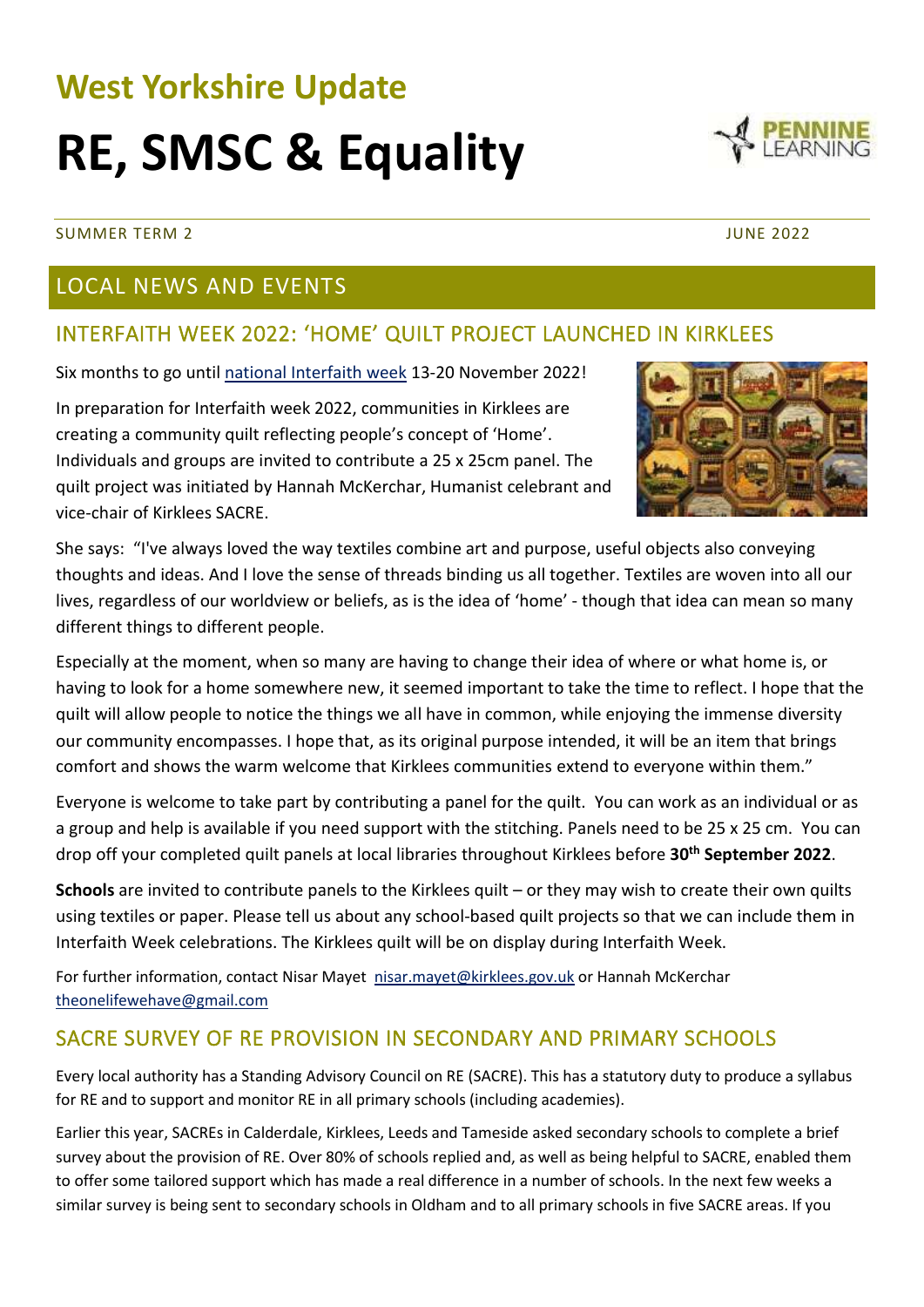don't get a letter, please contact us for the link (enquiries@penninelearning.com). We are very grateful for your help with this and trust it will help you too. The survey takes 5 minutes or less, honest!

There are also **vacancies for primary and secondary teachers** on all SACREs, and especially in Leeds. There are four meetings a year, generally late afternoon. Membership will give you an insight into RE at the local authority level, contacts with faith community members and will really help us hear the voice of practising teachers. If you are interested contact Alastair Ros[s alastair@penninelearning.com](mailto:alastair@penninelearning.com)

#### HOLY PLACES IN SIKHISM: AN EVENING AT THE GURDWARA

Concord Interfaith group (Leeds) invites you to an evening at GGNSJ Gurdwara, Beeston on Monday 25th July 2022. Vegetarian food and drinks will be available in the langar from 6.30pm to 7.15pm. At 7.30pm Bhagat Singh will be giving a talk about Holy Places in Sikhism. There is plenty of car parking available at the Gurdwara: 78 Lady Pitt Lane, Beeston LS11 6DP

The talk will also be on on Zoom - Zoom meeting ID: 820 9241 1533 Passcode: 290394

For further details contact John Summerwill[: chair@concord-leeds.org.uk](mailto:chair@concord-leeds.org.uk) or visit [www.concord-leeds.org.uk](http://www.concord-leeds.org.uk/)

#### UNDERSTANDING HAJJ AND EID-UL-ADHA FOR PRIMARY RE TEACHERS

This year the Hajj pigrimage takes place around  $8 - 12$  July, followed by the celebration of Eid-ul-Adha. Muslim Learner Services offers a webinar at 4pm on **Thursday 7th July 2022** to refresh teachers' subject knowledge, taking them through a step-by-step guide on how Muslims perform Hajj/pilgrimage to Mecca. The material includes lesson and assembly material on Islamic stories that link to Biblical stories, giving confidence to teach about Haij accurately.



Cost: £25. To book your plac[e click HERE](https://zfrmz.com/QO0GcTb3rI5EsBHsRBs2) or contact Imran Kotwal Tel. 01204 896115 [www.muslimlearnerservices.org](http://www.muslimlearnerservices.org/)

#### UNDERSTANDING ISLAM: PROFESSIONAL DEVELOPMENT FOR SCHOOLS

This practical and informative course will be invaluable for school leaders who want to develop their understanding of Islam and some of the issues and sensitivities that may arise in school. The introduction to Islam will include a tour of the mosque, important areas for awareness including Ramadan/Eid, prayer, food, clothing and head covering and curriculum matters such as sport, swimming, RE, PSHE and music.

There will be an opportunity for dialogue with local Muslim leaders and educators, as well as local authority advisers.

Date: **Monday 10th October 2022** at Makkah Mosque, Leeds Cost: £120 including lunch and refreshments.

Book via [enquiries@penninelearning.com](mailto:enquiries@penninelearning.com)

#### EXPLORE FOUR FAITHS IN A DAY ON THE BRADFORD FAITH TRAIL

Ever wondered what's in a church, masjid, mandir or gurdwara? The Bradford Faith Trail offers a unique opportunity to discover a little bit about Muslim, Hindu, Sikh and Christian (Roman Catholic and Church of England) faith buildings, about the faiths within and how they link into Bradford's local community culture and faith heritage. The Faith Trail normally takes place on the first Saturday of the month from March-October and can be walked on foot in a day. The whole trail starts at 10am at St Peter's Catholic Church and finishes at approx 3:45pm at Bradford Cathedral. The trail is free but booking is essential. Further details o[n Bradford Cathedral website.](https://bradfordcathedral.org/visit/faith-trail)

#### FAIR AND FUNKY NEED VOLUNTEERS TO PILOT CLIMATE CHANGE WORKSHOPS

Fair and Funky are creating a NEW Climate Change Workshop to be launched September. The workshops have been developed as a result of a new partnership with Stafflex. If your school is interested in taking part in the pilot workshops please email [helen@fairandfunky.com](mailto:helen@fairandfunky.com)

For details of all workshops offered by Fair and Funky, please visit their website [fairandfunky.com](https://www.fairandfunky.com/)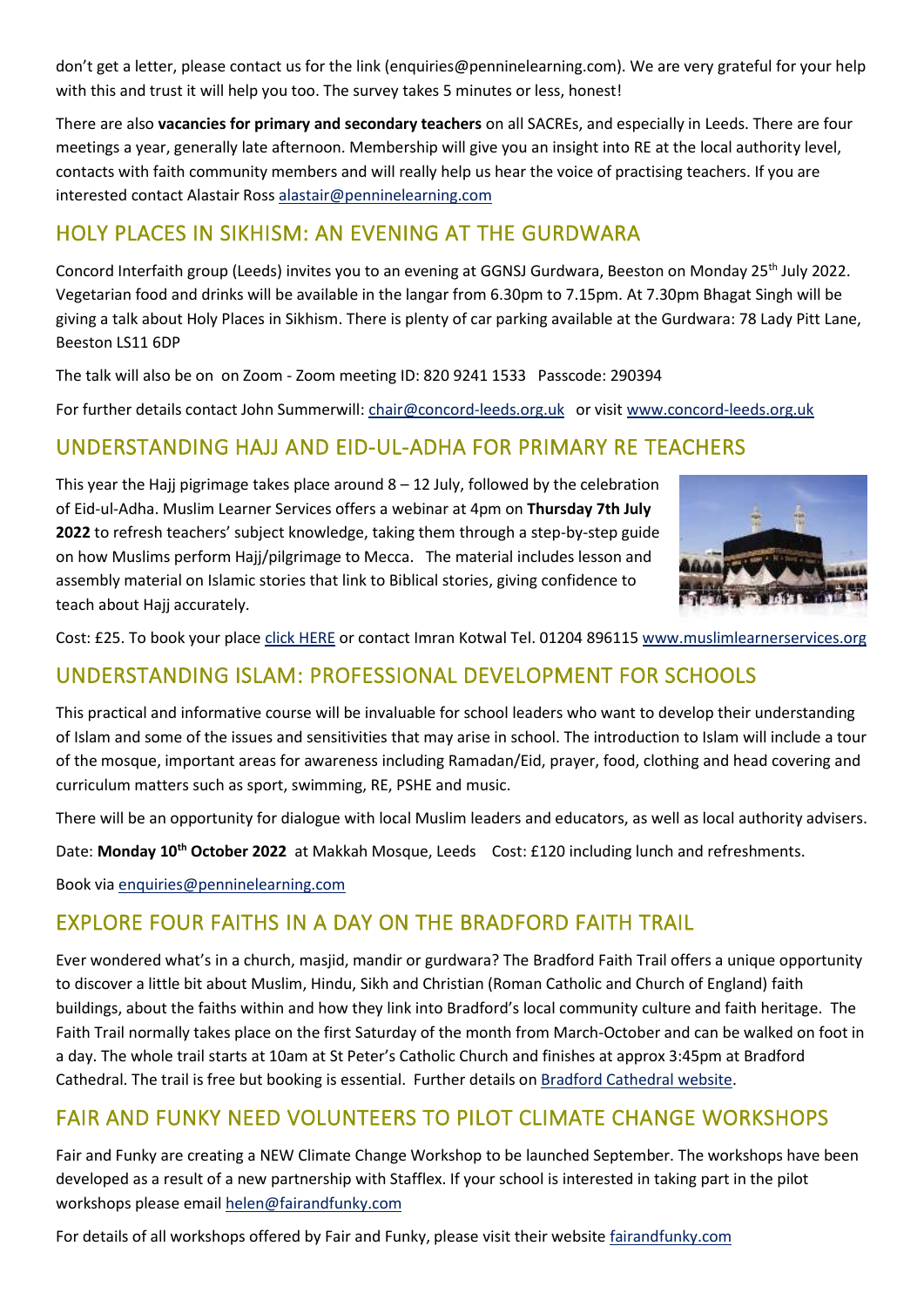#### NATIONAL NEWS AND EVENTS

#### LANDMARK DATA REVIEW REVEALS UNDERFUNDING AND NEGLECT OF RE

A comprehensive 'state of RE' data analysis, carried out by a team from the Religious Education Council of England and Wales (REC), the National Association of Teachers of Religious Education (NATRE) and RE Today Services, has revealed the extent of the underfunding and neglect of RE over recent years. Despite an increase in students taking RS at GCSE and A Level, no government money has been spent on the subject in the last five years, while many academies fail to offer the high-quality RE provision that, according to Ofsted, 'affords students the opportunity to make sense of their own place in the world'.

The most significant findings from the review are:

- A 50% increase in A-level entries for Religious Studies (RS) since 2003, beating Geography and History
- Higher Attainment 8 scores than average in schools with higher rates of entry for GCSE RS
- 46% of academies without a religious character have reported an increase in time to teach RE

However:

- Almost 500 secondary schools are still reporting zero hours of RE provision in Year 11
- Around 34% of academies are reporting no timetabled RE

The report card summarising the data review can be accessed here: [www.rethinkre.org/re-report-card](http://www.rethinkre.org/re-report-card)

#### NATRE PRIMARY SURVEY 2022- HAVE YOUR SAY!

NATRE is conducting a survey to obtain information about the current state of RE in all types of schools for Primary age children, so that it can continue to support the teacher in the classroom by raising awareness of the impact of government policy on RE. Make sure you have your say before the end of July. [Survey link here.](https://www.natre.org.uk/news/latest-news/natre-primary-survey-2022-have-your-say/)

#### THE RE QUALITY MARK IS 10 YEARS OLD

The RE Quality Mark is 10 years old! The RE Quality Mark (REQM) is a great way to celebrate RE in your school – and to demonstrate how RE can take a lead in overall school improvement.

Visit [RE Online](https://www.reonline.org.uk/leadership/resource-of-the-month/) to see up-to-date blogs, advice and resources showing everything the REQM has to offer you and your school. [www.reqm.org](http://www.reqm.org/)

#### POST-16 DIGEST OFFERS FRESH IDEAS FOR A-LEVEL RE TEACHERS

RE Online offers a wealth of information and resources to support RE at all levels. Their [Post -16 digest](https://www.reonline.org.uk/teaching-resources/whats-new-an-a-level-digest/) is full of interesting, useful and relevant books, articles, videos and podcasts to develop and improve teacher knowledge and understanding. There are fresh ideas for A-Level RE to bring to the classroom. The digest is produced by Rachael Jackson-Royal, RE head of department and exams and higher education officer on the NATRE executive.

#### INVITATION TO MEET PALESTINIAN & ISRAELI TEACHERS IN CAMBRIDGE IN JULY

In July 2019, [Solutions Not Sides](https://solutionsnotsides.co.uk/) took 10 British teachers from across the country to Cambridge to meet some of their contemporaries from across Israel-Palestine - Palestinians, Jews, Druze, and Bedouin. Organised with Jerusalem PeaceBuilders and Retorika, these teachers had a unique opportunity to meet and share their experiences on teaching conflict resolution and understanding conflict in divided societies.

Teachers are now invited join the 2022 Cambridge Teacher's Day on July 21<sup>st</sup> 2022 - they have up to 20 FREE places for teachers from across the UK. For information and booking contact [ali@solutionsnotsides.co.uk](mailto:ali@solutionsnotsides.co.uk)



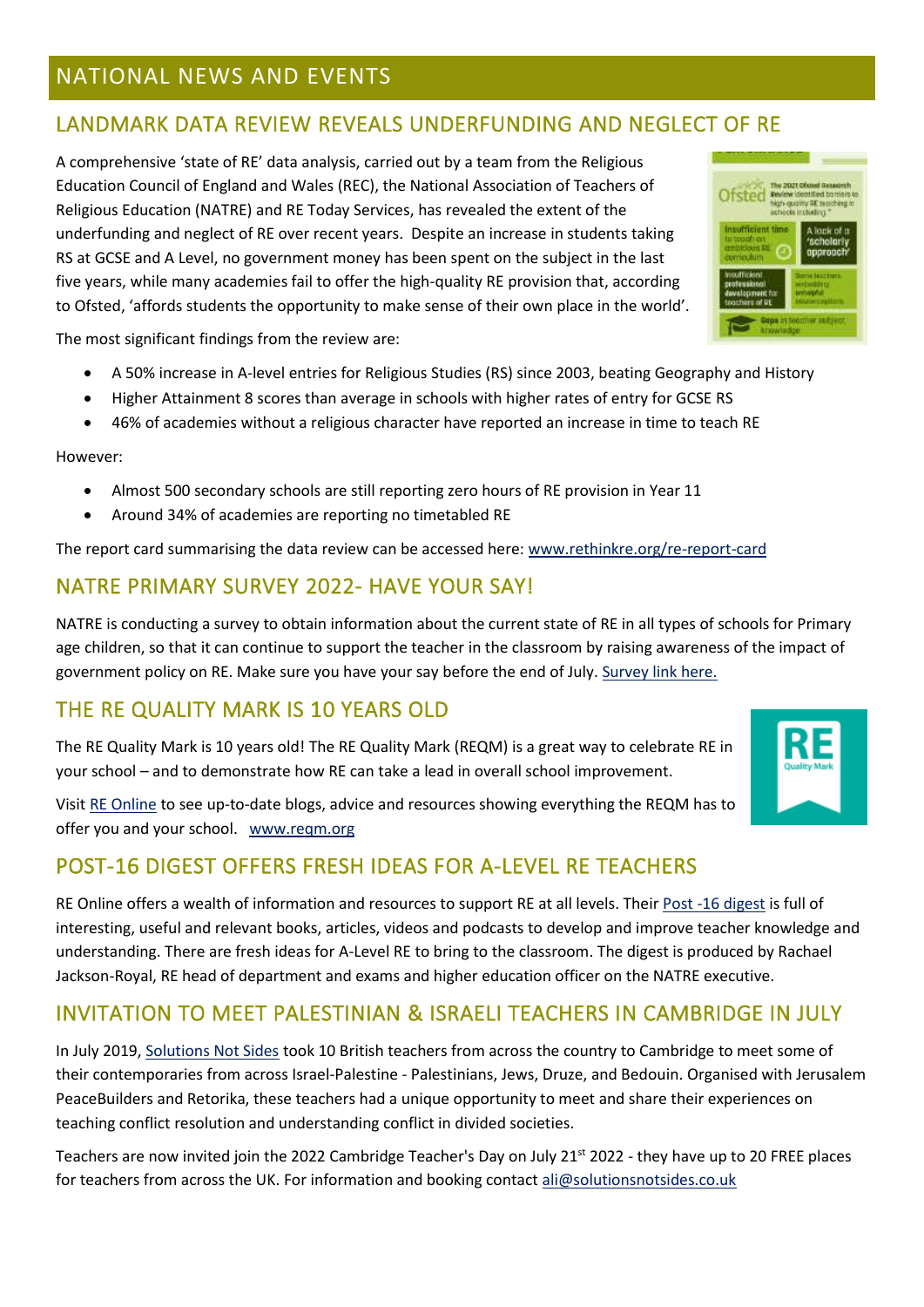#### PROFESSIONAL DEVELOPMENT

#### THEOLOGY AND RE WEBINARS AT THE UNIVERSITY OF CHESTER

Looking to increase your subject knowledge? Join University of Chester for @TRSChester's A-level Religious Studies Webinars. In short, sharp online sessions, lecturers from the University of Chester engage with A Level Religious Studies topics such as How do feminists read the Bible? and Does the ontological argument work?

All levels are welcome at the weekly twilight sessions in June and July.

[Click here](•%09https:/www.eventbrite.com/cc/theology-and-religious-studies-webinars-2022-229079) for more information

#### CULHAM ST GABRIEL'S SELF-STUDY COURSES AND MASTERS SCHOLARSHIPS

Culham St Gabriel's offers a number of free online self-study courses for teachers. Topics include an Introduction to Religion and Worldviews and Curriculum planning. The courses take about 60 – 90 minutes to complete.



#### [Browse courses here.](https://courses.cstg.org.uk/)

Culham St Gabriel's is offering a Masters Scholarship to help teachers of religion and worldviews (RE) to take a relevant part-time Masters course in an affordable, manageable way. It offers the teacher an opportunity to take Masters-level professional development at reduced cost, and to see the impact of it in their own teaching, in a local network and/or nationally. There are a limited number of scholarship places allocated each year.

Closing date for applications: **Friday 24th June 2022**

[Find out more here.](https://www.cstg.org.uk/grants/individual/masters-scholarship/)

#### VIRTUAL TEACHERS CPD: INCLUSIVE JUDAISM AND SCRIPTURAL REASONING

**Inclusive Judaism:** What does it actually mean to be Jewish? Is Judaism a religion, culture or ethnicity? How do I teach Judaism holistically, whilst giving space to the different intersectional communities? Virtual Teachers CPD, offered by the Jewish Museum London, explores what it really means to be Jewish and how best to teach an authentic and inclusive Judaism in your classrooms. This CPD is open to both Primary and Secondary School Teachers. Date: 6<sup>th</sup> July 2022 4 - 5:30pm via Zoom Tickets: £10

#### [Book your place here.](https://jewishmuseum.org.uk/event/inclusive-judaism-online-teachers-cpd/)

**Religions and Worldviews through the Lens of Scripture:** Many primary teachers feel they lack the expertise, confidence and resources to deliver the quality religious education they would like. The Story Tent seeks to address these concerns by providing resources that develop skills for intercultural and interfaith dialogue through an inquirybased approach with an exploration of difference at its heart. Date: 6<sup>th</sup> July 2022 4.15 - 5:15pm online. Free

#### [Book a free place here.](https://www.eventbrite.com/e/religions-and-worldviews-through-the-lens-of-scripture-tickets-344241795477)

#### AREIAC CONFERENCE 2022: PLURALITY IN RELIGION AND WORLDVIEWS

AREIAC is hosting its national conference on Monday  $4<sup>th</sup>$  and Tuesday 5<sup>th</sup> July 2022. The conference will explore the plural and diverse nature of worldviews and the lived traditions of communities, families and individuals. The conference is open to everyone interested in supporting excellence in RE and you do not have to be a member of AREIAC to attend.

Find out more information by visiting [AREIAC website here](https://www.areiac.org.uk/conference)

#### RESOURCES FOR SCHOOLS

#### FREE RESOURCES TO CELEBRATE RELAUNCH OF HUMANISM WEBSITE